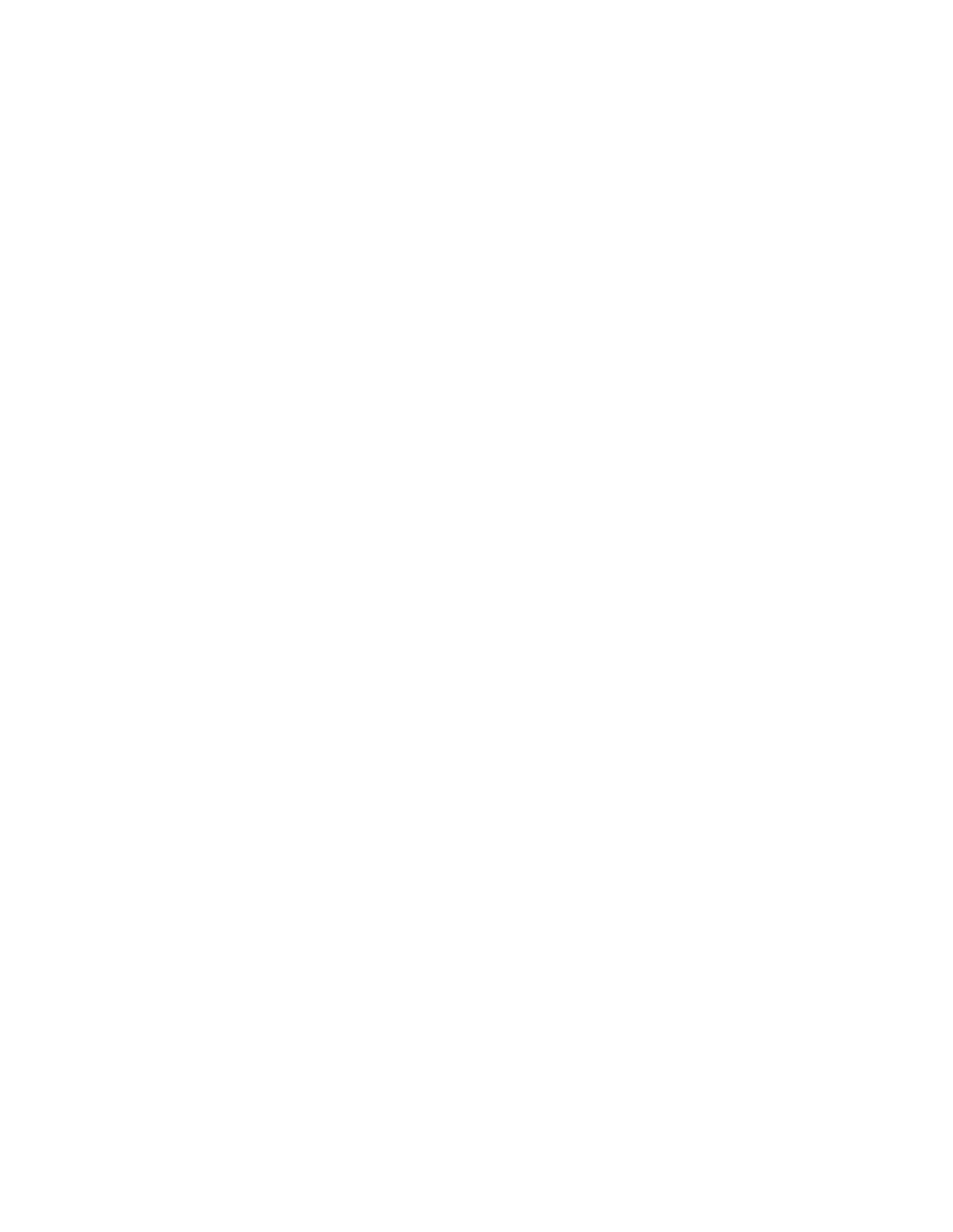

**Kara Libby, Ed.D.** *Chief Academic Officer*

**Judith J. White, Ed.D.** *Director, Curriculum and Instruction*

**Ms. Stephanie McLeod** *Instructional Supervisor, High School Mathematics*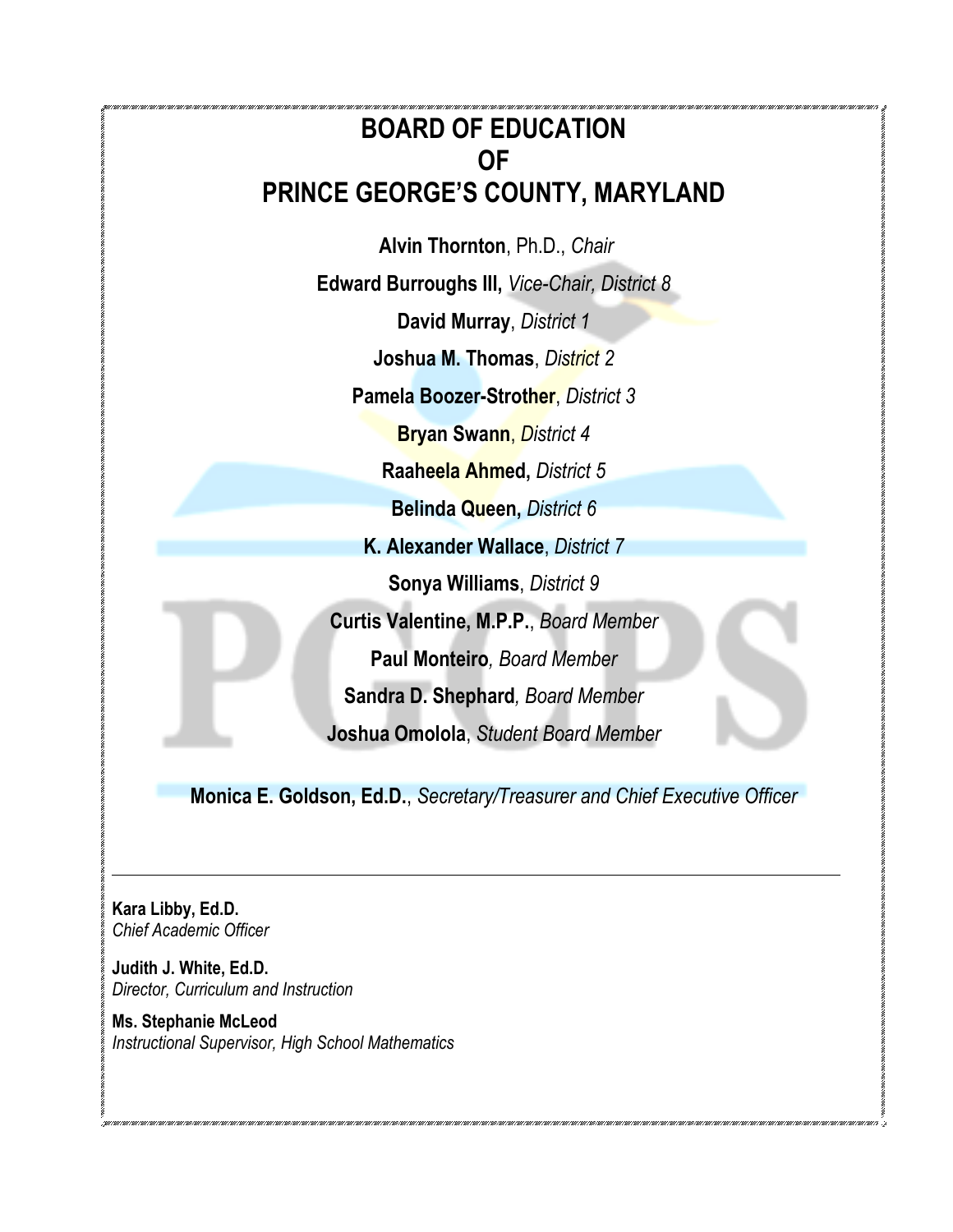# **Note to the Student:**

In middle school, you worked with a variety of geometric measures, such as: length, area, volume, angle, surface area, and circumference. Rotation, reflection, and translation were treated with an emphasis on geometric intuition. In Grade 8, you learned the Pythagorean Theorem and used it to determine distances in a coordinate system. In high school Geometry, you will apply these component skills in tandem with others in the course of modeling tasks and other applications. Therefore, it is important that you keep practicing your mathematical knowledge over the summer to prepare yourself for Geometry. In this packet, you will find weekly activities for the summer break.

# **Directions:**

- ➢ Create a personal and fun math journal by stapling several pieces of paper together or use a notebook or binder with paper. Be creative and decorate the cover to show math in your world.
- $\triangleright$  Each journal entry should:
	- ❖ Have the week number and the activity number.
	- ❖ Have a clear and complete answer that explains your thinking.
	- ❖ Be neat and organized.

Playing board and card games are a good way to reinforce basic computation skills and mathematical reasoning. Try to play board and card games at least once a week. Some suggested games to play are: Monopoly, Chess, War, Battleship, Mancala, Dominoes, Phase 10, Yahtzee, 24 Challenge, Sudoku, Connect Four, and Risk.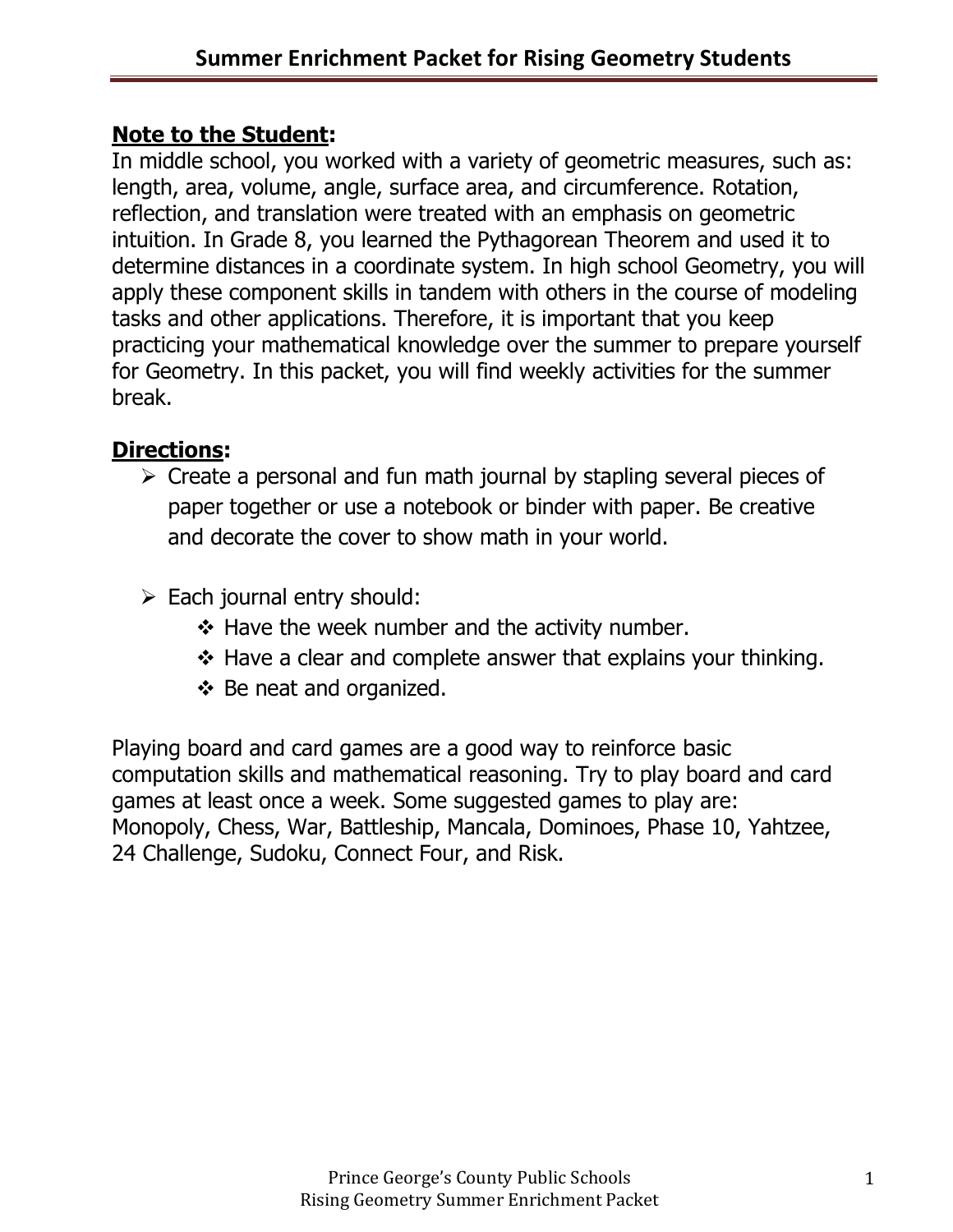# **Where to Go to Get Help and Opportunities for Practice!**

During the course of your math work this summer, you may need some assistance with deepening your understanding the skills and concepts. You also might want to get some more practice. Here are some sites you can visit online:



To get the exact definition of each standard, go to [www.corestandards.org](http://www.corestandards.org/) and search for the content standard (for example, *HSF.BF.1.3*).



*Khan Academy* has helpful videos and self-guided practice problems for every grade level. Go to [www.khanacademy.org](http://www.khanacademy.org/) to get started.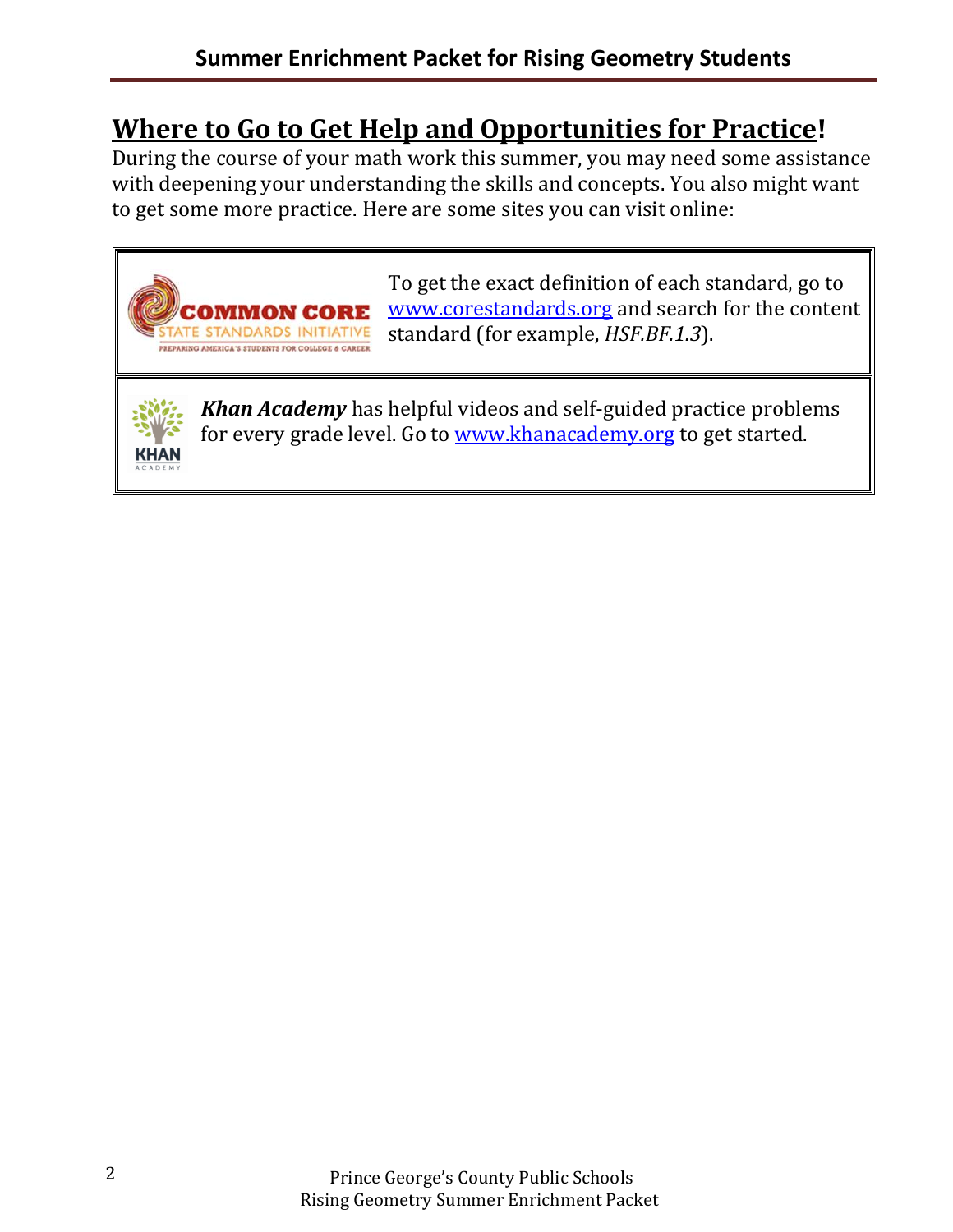#### **Domain:** *Geometry*

**Standard: 8.G.7–** Apply the Pythagorean Theorem to determine unknown side lengths in right triangles in real world and mathematical problems in two and three dimensions.

### **Directions:**

Gloria works at a factory that makes rugs. The edge of each rug is bound with a braid. Gloria's job is to cut the correct length of braid for each rug.

1. The factory makes a rectangular rug that is 4 feet long and 2 feet 6 inches side. How much braid will Gloria need to go all the way around the rug?



2. The factory also makes a triangular rug. It is an isosceles triangle 5 feet wide with a perpendicular height of 1 foot 6 inches. How much braid will Gloria need to cut to go all the way around the rug?

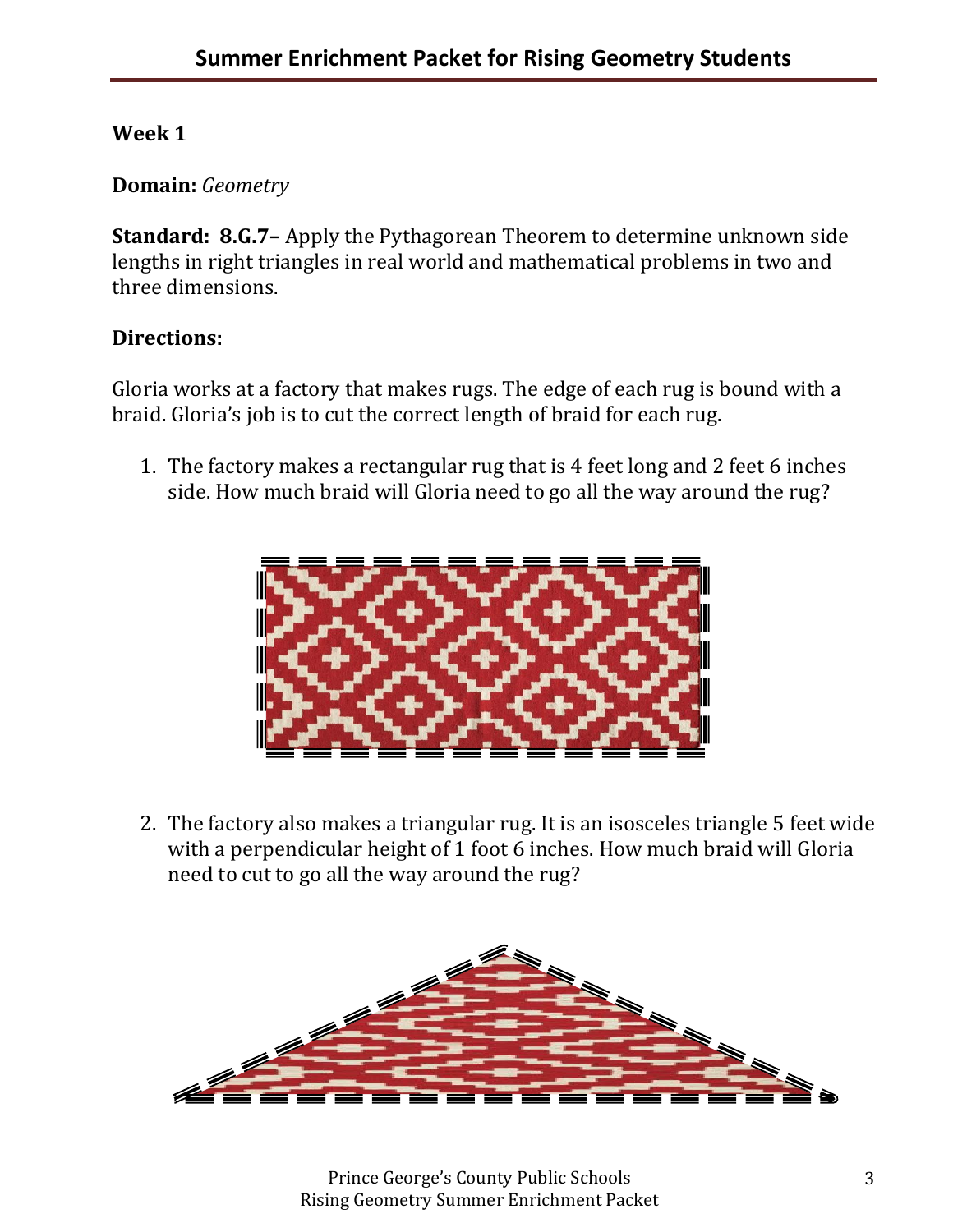3. The factory also makes a circular rug that has a diameter of 5 feet. How much braid will Hank need to go all the way around the circular rug? Give your answer in whole feet.



4. There are plans to make a semi-circular rug, which also has a diameter of 5 feet. Gloria thinks that this rug will need half as much braid as the circular rug. Explain why Gloria is not correct. How much braid will this rug need?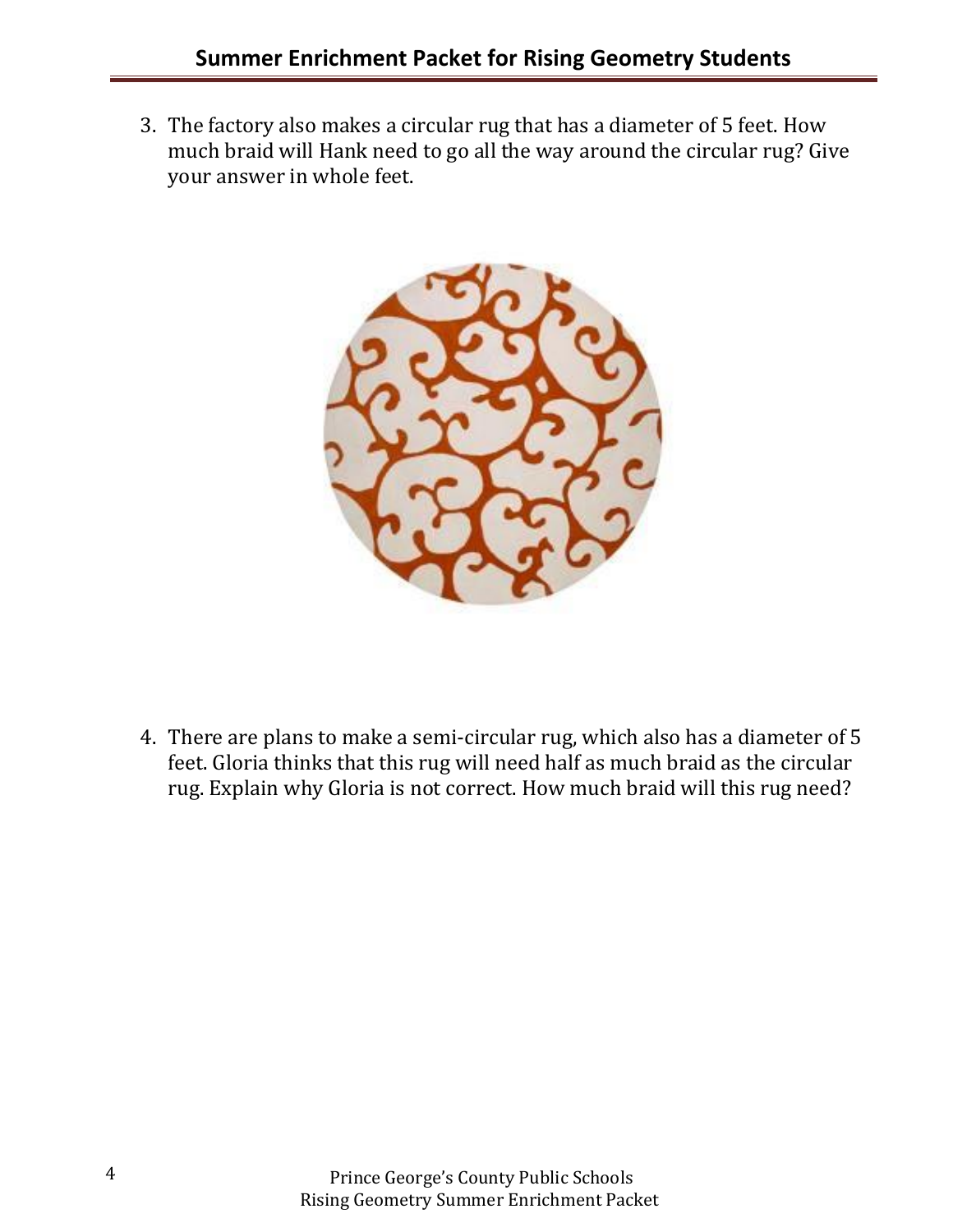**Domain:** *Geometry*

**Standard: 8.G.3 –** Describe the effect of dilations, translations, rotations, and reflections on twodimensional figures using coordinates.

### **Directions:**



1. Finish Andre's first design by reflecting the shape over the vertical line. Then, reflect both of the shapes over the horizontal line. This will make a design in all four quadrants.

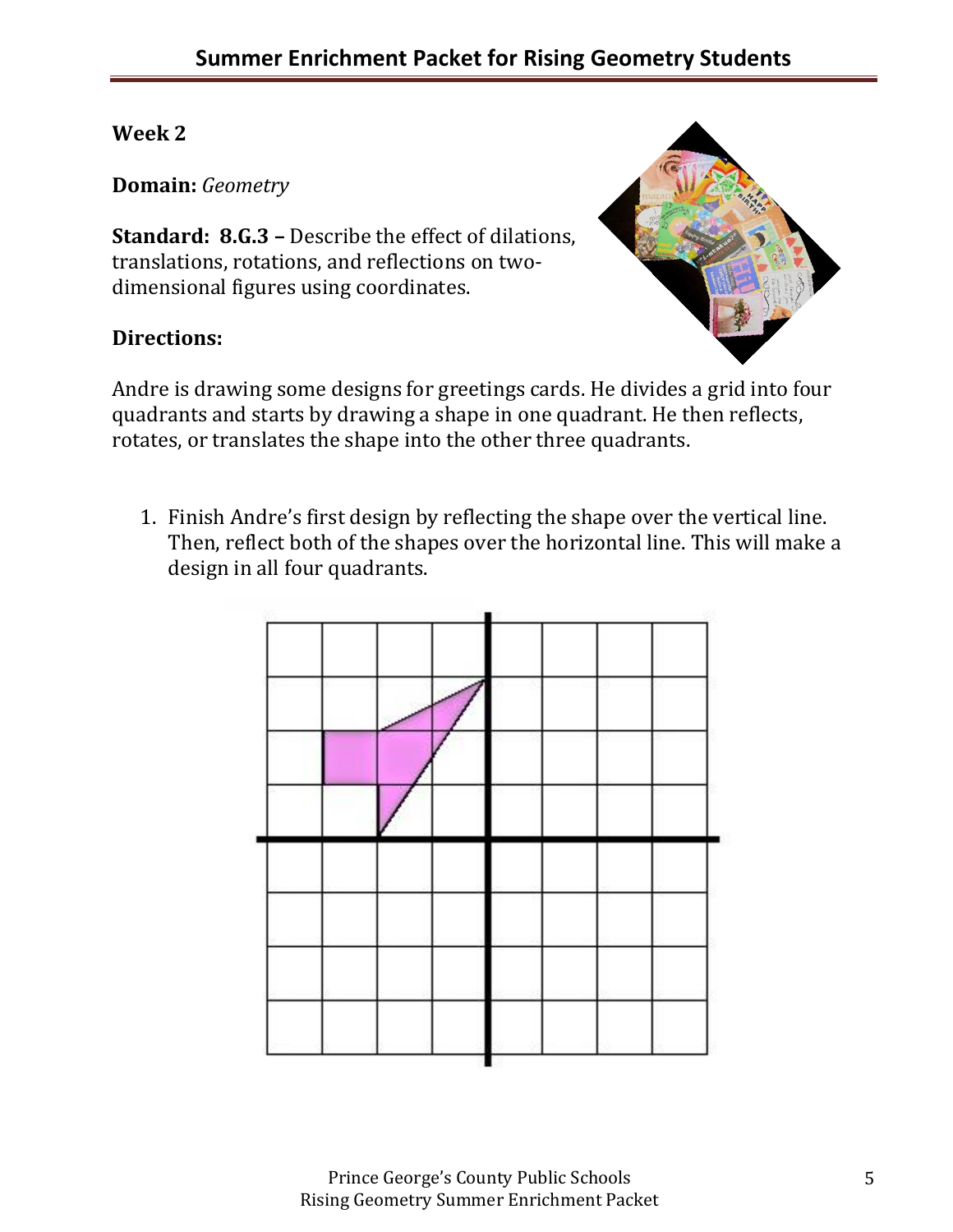2. To finish drawing Andre's second design, rotate the shape ¼ of a turn in a clockwise direction about the origin. Then draw the second shape.

Rotate the second shape ¼ of a turn in a clockwise direction about the origin. Then draw the third shape.

Rotate the third shape ¼ of a turn in a clockwise direction about the origin. Then draw the fourth shape.

This will make a design in all four quadrants.



3. Below is Andre's third design. He started with a shape in quadrant IV of the grid and transformed it to make the design. Describe the transformation that Andre may have used to draw his design.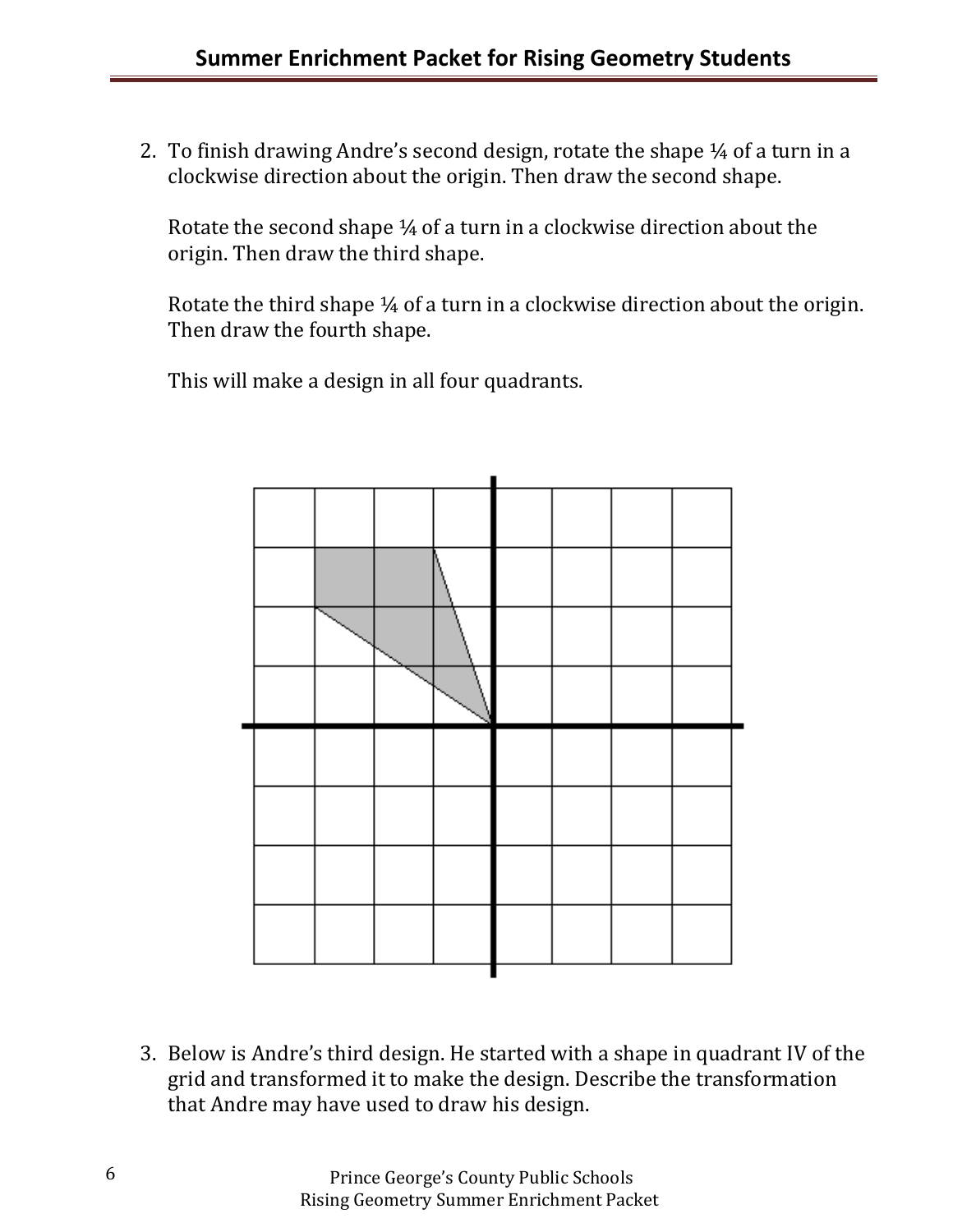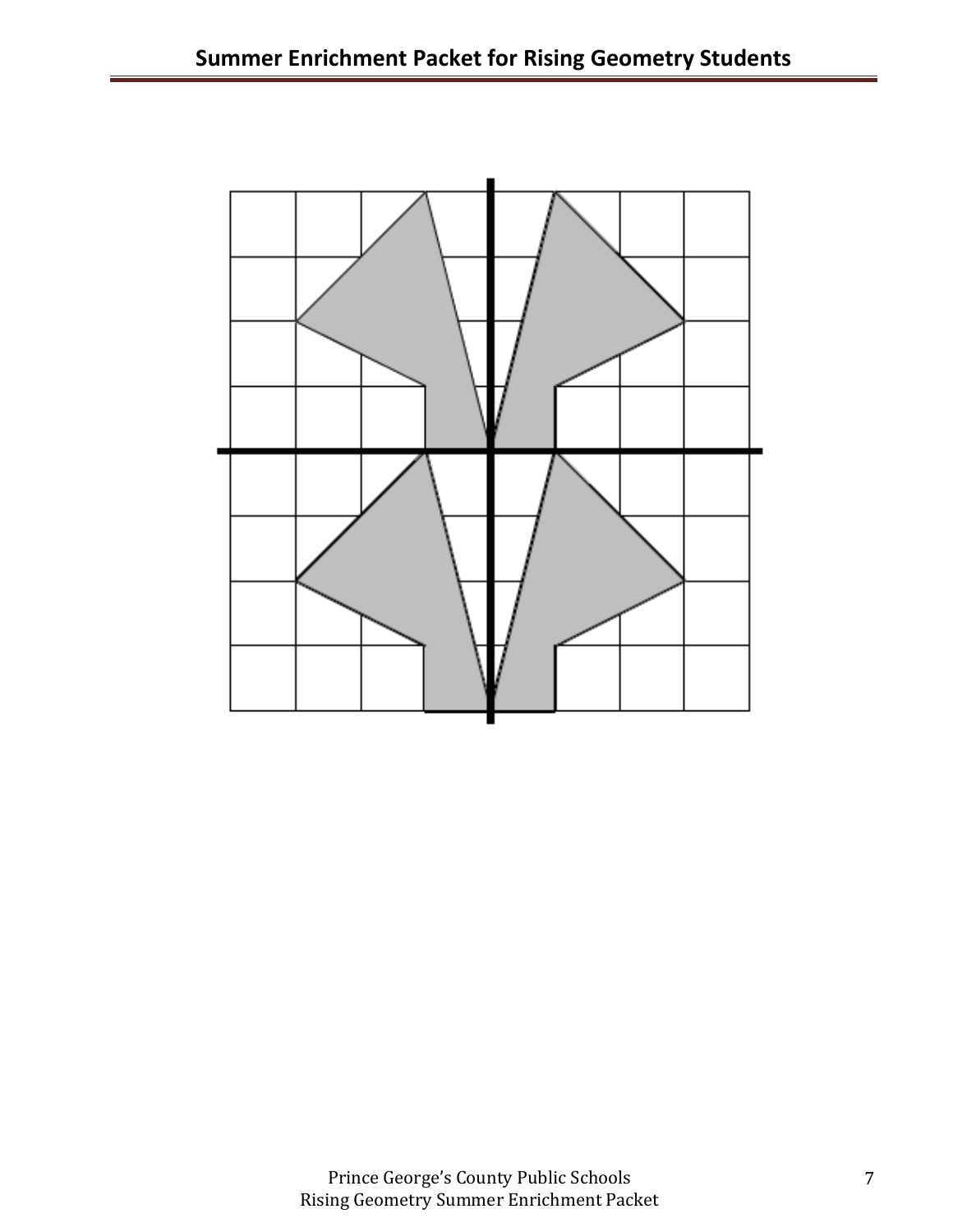#### **Domain:** *Geometry*



**Standard: 8.G.7 –** Apply the Pythagorean Theorem to determine unknown side lengths in right triangles in real world and mathematical problems in two and three dimensions.

Andros is an ancient city in Russia where some of the sidewalks are made from small square blocks, 5 cm by 5 cm. The blocks are in different shades to make patterns. Below is one of the patterns they make. Find the area and perimeter of the pattern. Show your work. Round to the nearest whole number.

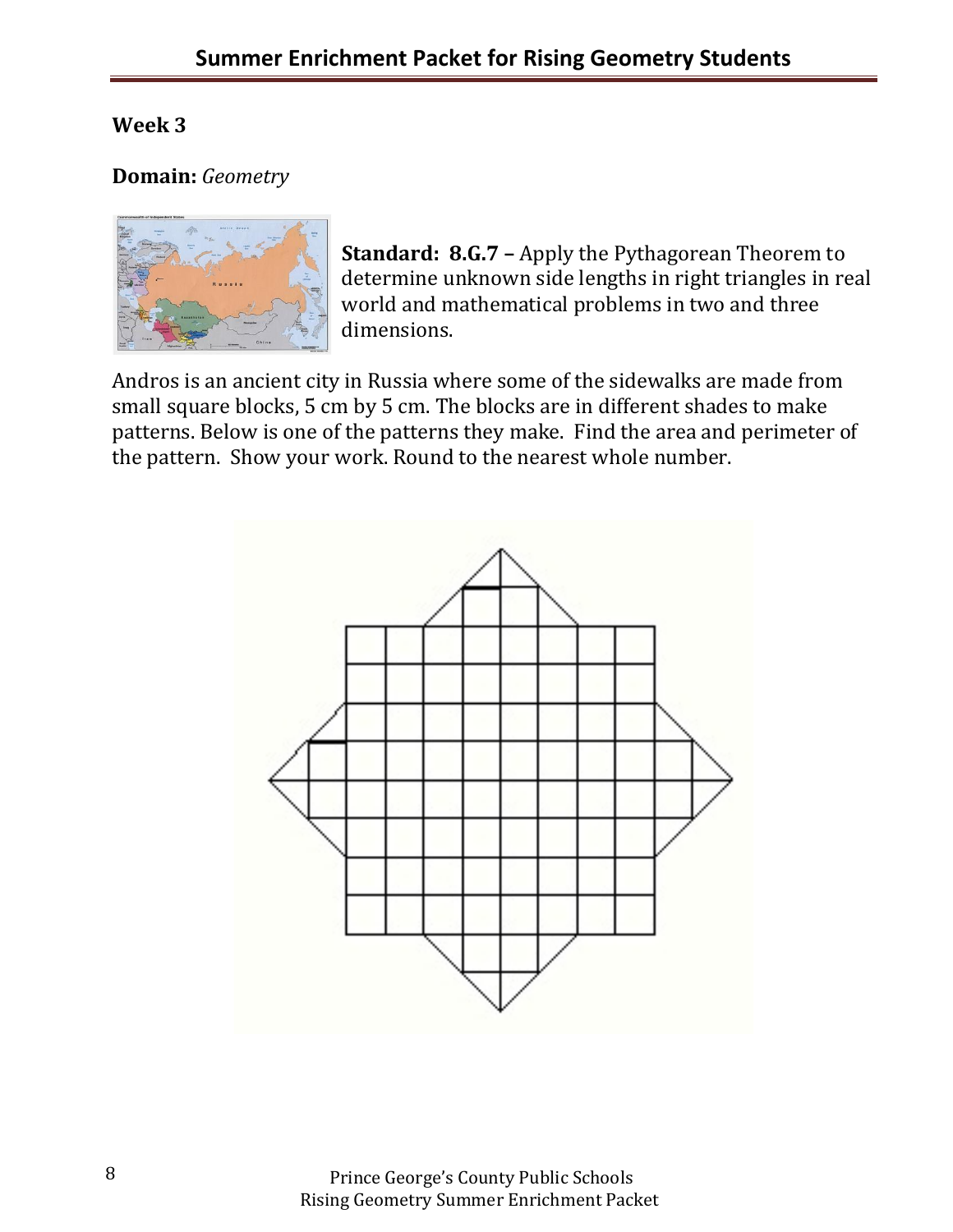**Domain:** *Geometry*



**Standard: 7.G.6 –** Solve real world and mathematical problems involving area, volume, and surface area of two- and three-dimensional objects composed of triangles, quadrilaterals, polygons, cubes, and right prisms.

**Directions:** This summer, you are working with a world-famous sports distributor. They have asked you to design a sports bag they will sell in the fall. The bag must meet the following criteria.

- The length of the will bag will be 60 cm.
- The bag will have circular ends of diameter 25 cm.
- The main body of the bag will be made of 3 pieces of material (a piece for the curved body and two circular end pieces).
- Each piece will need to have an extra 2 cm all around it for a seam, so that the pieces may be stitched.
	- 1. Make a sketch of the pieces you will need to cut out for the body of the bag. Your sketch does not have to be to scale. On your sketch, show all the measurements you will need.

2. Find the total area of material you will need to create your bag.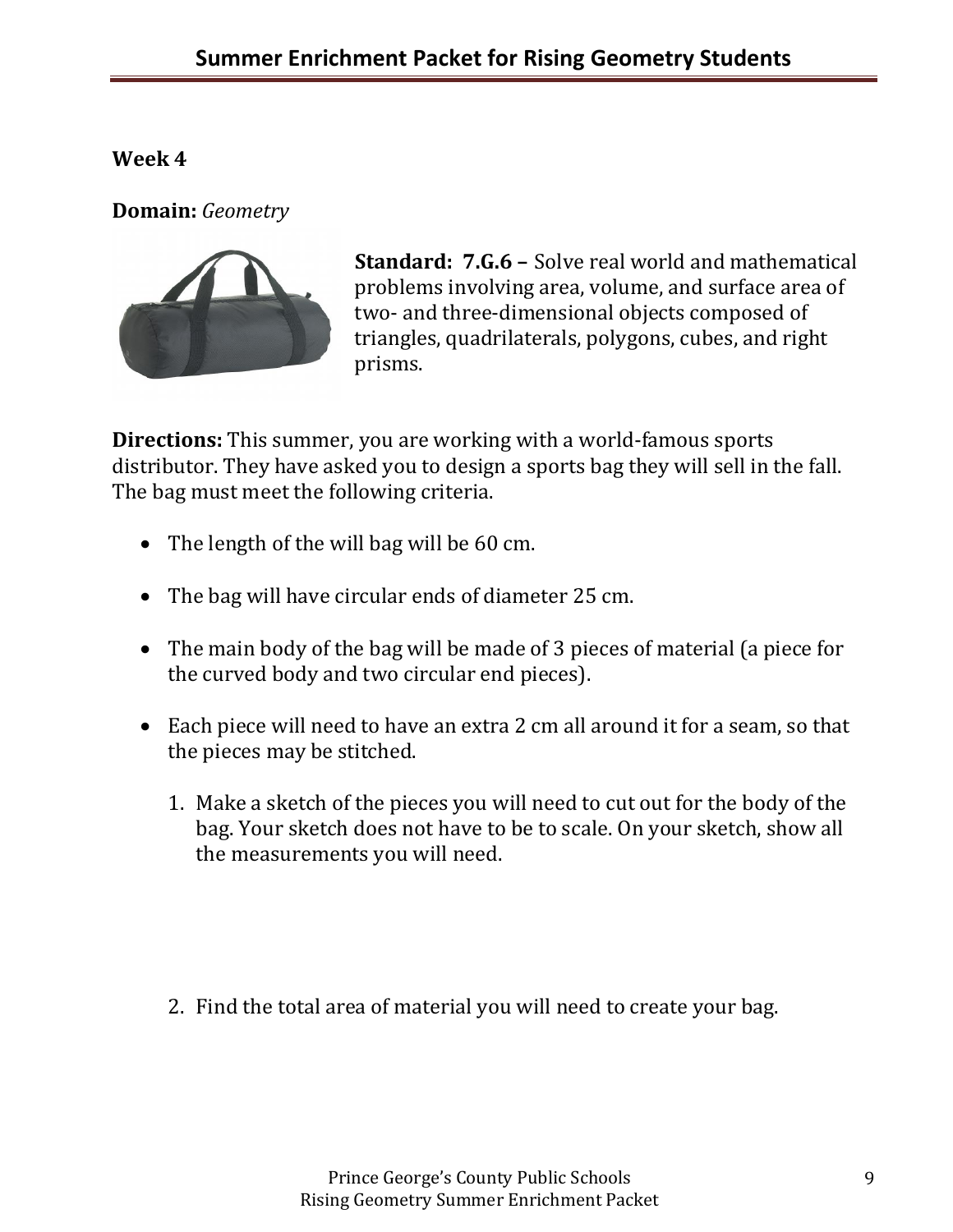**Domain:** *Geometry*

**Standard: 8.G –** Use informal arguments to establish facts about the angle sum and exterior angle of triangles, about the angles created when parallel lines are cut by a transversal, and the angle-angle criterion for similarity of triangles.

**Directions:** Use the diagram below to remind you of markings and their meanings.



These lines are *parallel* These lengths are

*congruent*



These angles are *congruent*

1. In the diagram below, two 70**°** angles have been labeled. Four other angles are labeled *w, x, y,* and *z*.

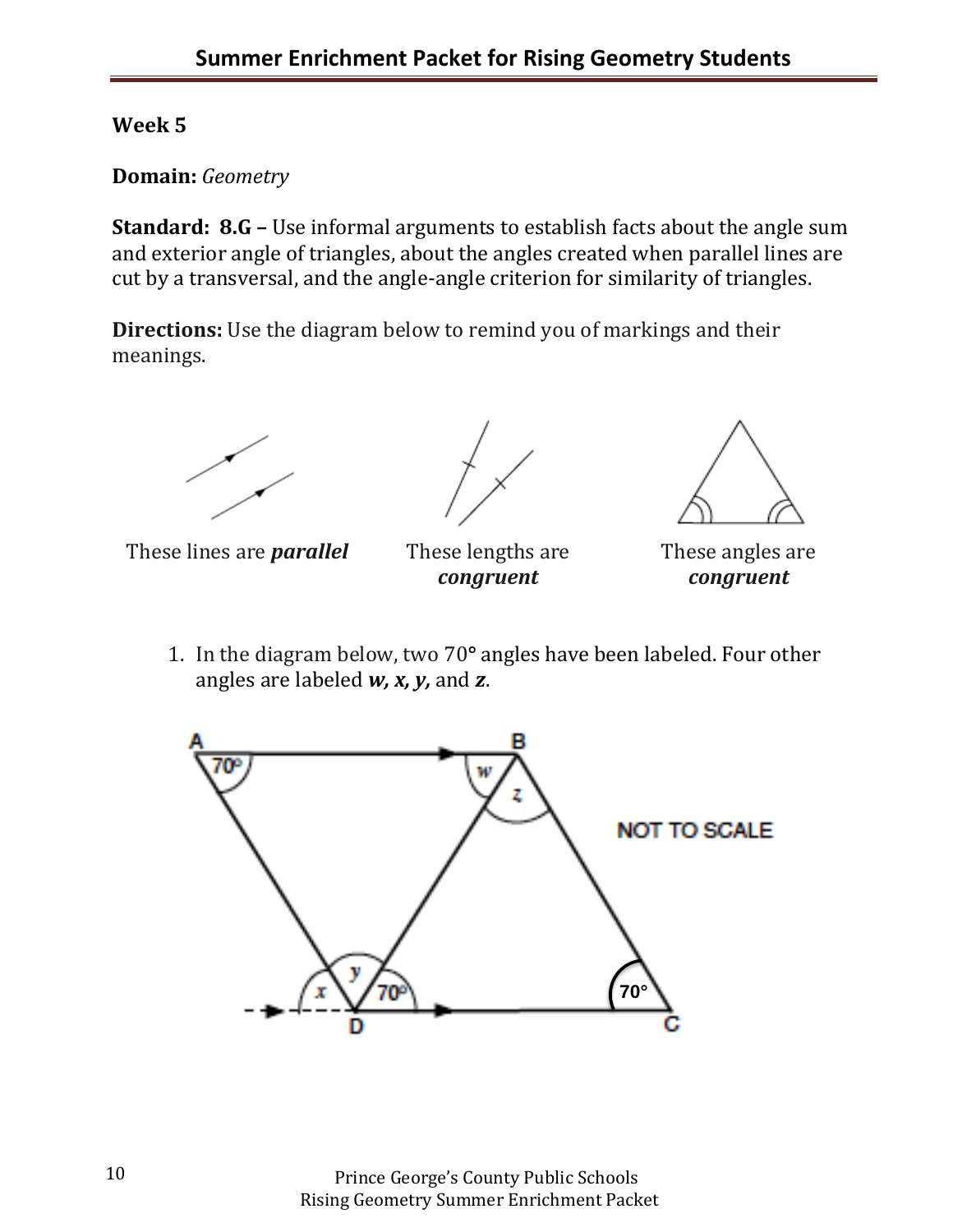**Complete the table below.** 

| Angle                      | Determine the measure of the | <b>Explain carefully how you</b> |
|----------------------------|------------------------------|----------------------------------|
| $\ensuremath{W}$           | given angle.                 | determined the angle measure.    |
| $\boldsymbol{X}$           |                              |                                  |
| $\boldsymbol{\mathcal{Y}}$ |                              |                                  |
| $\boldsymbol{Z}$           |                              |                                  |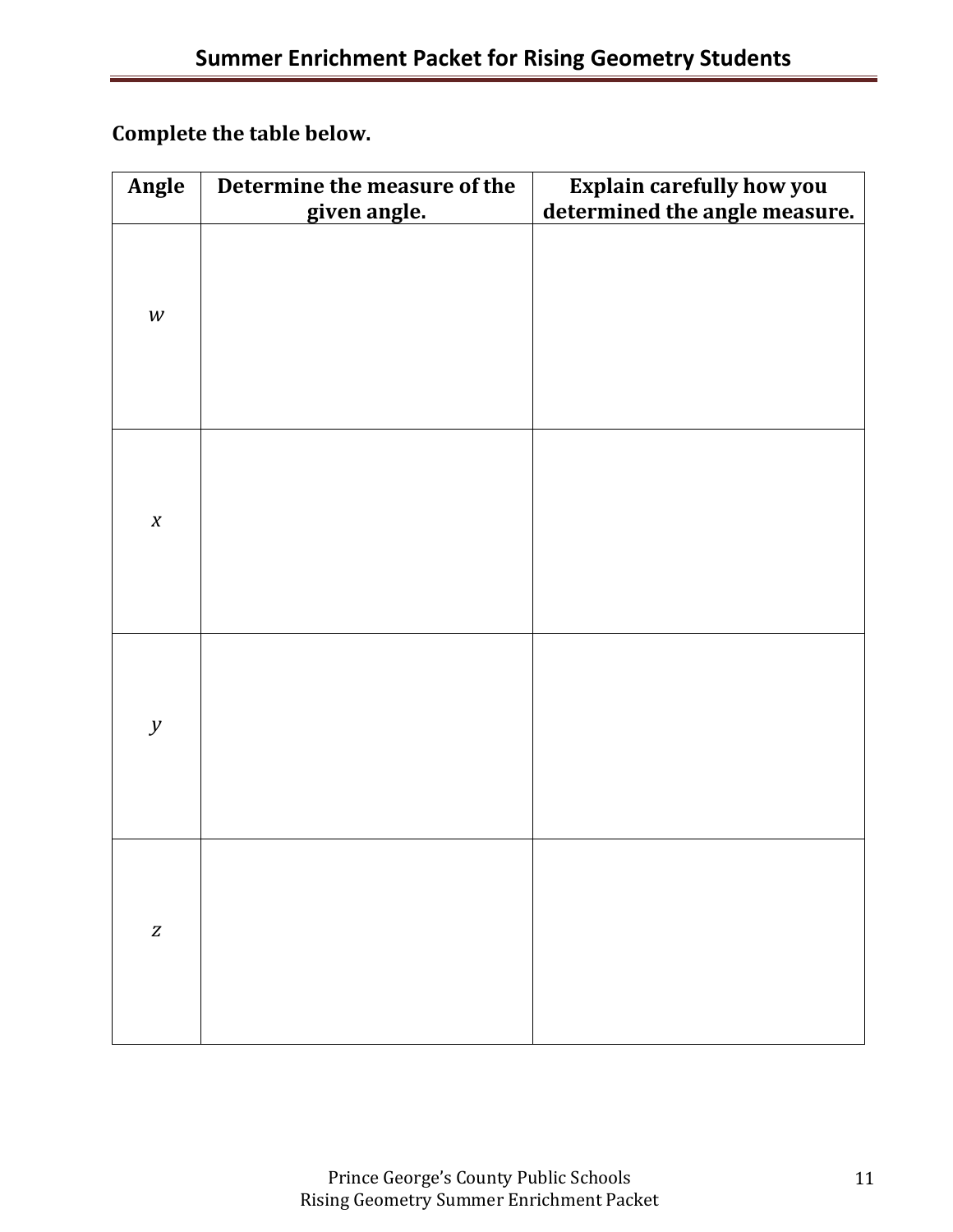2. The diagram below shows two triangles, triangle ABC and triangle ACD. Explain how you will determine if the two triangles are similar.



3. The diagram below shows triangle BCD within triangle ACE. Explain how you will determine if the two triangles are similar.

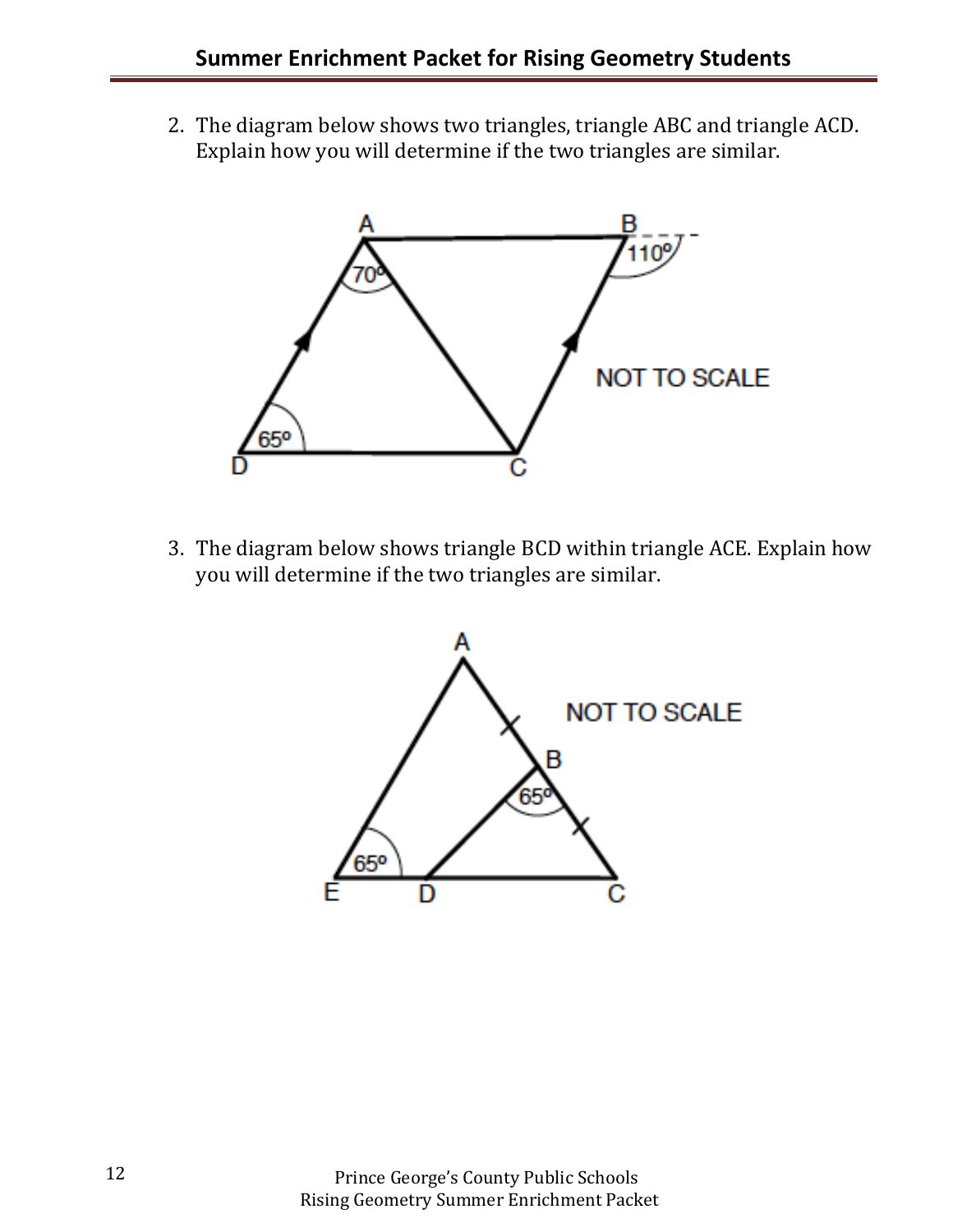#### **Domain:** *Geometry*

**Standard: 7.G –** Draw, construct, and describe geometrical figures and describe the relationship between them.

**Directions:** A photographer wants to print a photograph and two smaller copies on the same rectangular sheet of paper. The photograph is 4 inches wide and 6 inches high. The diagrams are not drawn to actual size.







- 1. Explain how to find the measurements of the small photographs for each sheet.
- 2. Find the size of the sheet of paper for each arrangement.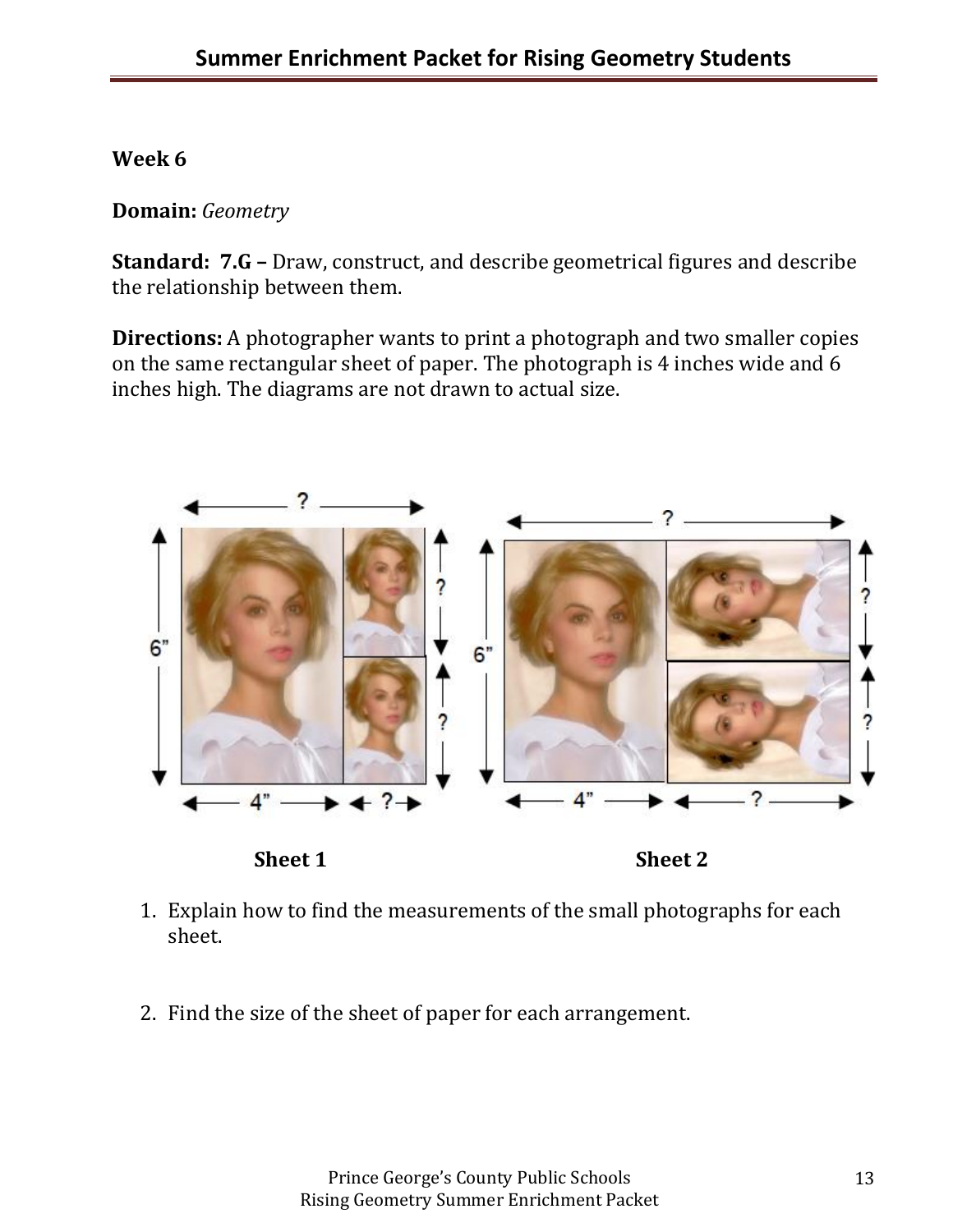**Domain:** *Geometry*

**Standard: 8.G.6-8.G.9 –** Understand and apply Pythagorean Theorem.

**Directions:** Sean and Kenny are actors at the local theater. Sean lives 5 miles from the theater and Kenny lives 3 miles from the theater. Their boss wonders how far apart the actors live from the theater.

- **On graph paper, pick a point to represent the location of the theater.**
- **Illustrate all of the possible places Sean could live on the graph paper.**
- **Using a different color, illustrate all of the possible places that Kenny could live on the grid paper.**
- 1. On your graph paper, label the *x* and y-axes of the grid. You are going to plot each scenario on this one grid.
- 2. Use Pythagorean Theorem, when possible, to compute the distance between Sean's and Kenny's home.
- 3. What is the smallest and largest distance Sean and Kenny live from each other? How do you know?
- 4. If Sean lived 5 miles north of the theater and Kenny 3 miles west, what is the shortest distance between their homes?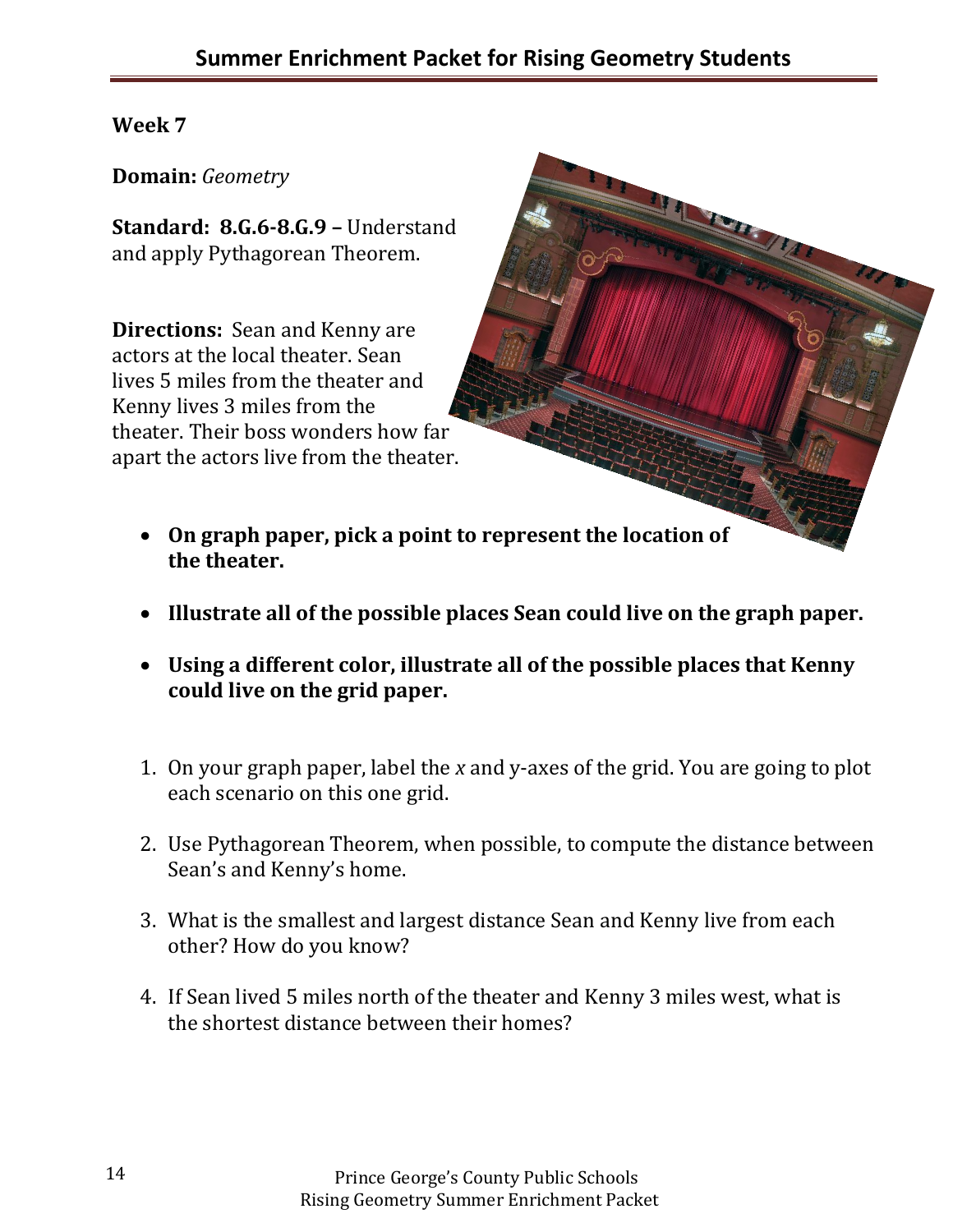#### **Geometry – Unit 1 Preview**

**Standard: G.CO.2 –** Represent transformations in the plane using, e.g., transparencies and geometry software; describe transformations as functions that take points in the plane as inputs and give other points as outputs. Compare transformations that preserve distance and angle measures to those that do not (e.g., translation versus horizontal stretch).

### **Part I**

- 1. On a piece of graph paper, draw and label a square. Describe its original position and size.
	- 2. Rotate it 90**°** clockwise around any point.
		- 3. Translate it so that it is in the 4th quadrant.

4. Reflect it over a line  $y =$  "a number" so that the square is in the 1st quadrant.

5. Write two different ways that you can get the shape back in its original position.